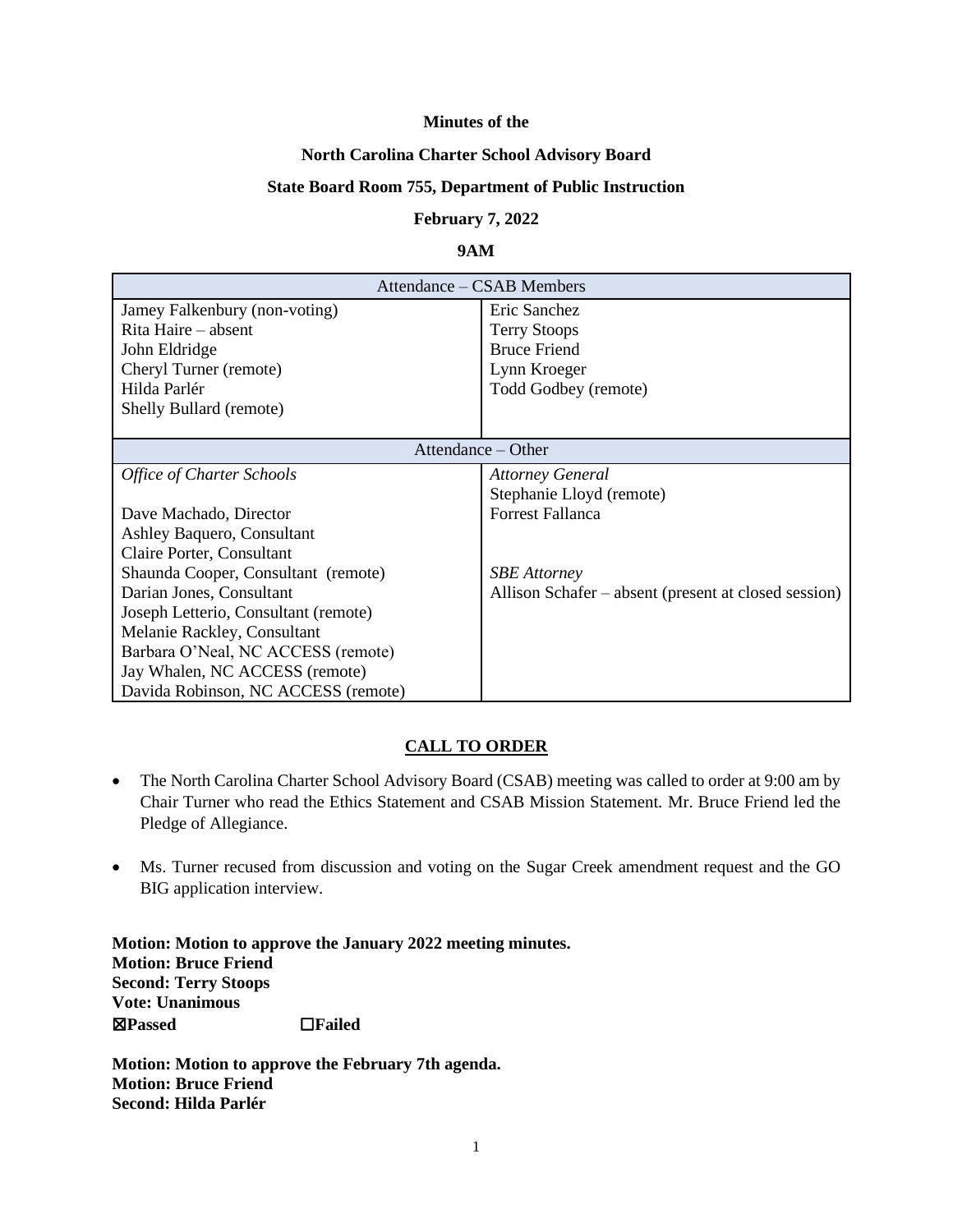## **Vote: Unanimous**  ☒**Passed** ☐**Failed**

## **Teacher and Principal of the Year Recognition**

- Mr. Dave Machado, OCS Director, introduced the current Charter School Teacher of the Year, Mr. Jeremy White.
- Dr. Darian Jones, OCS Consultant, spoke about his work in the professional development workflow. He stated the highlight of his work with OCS is working with teachers nominated for Teacher of the Year. Dr. Jones stated that the two top finalists were outstanding. He spoke of how difficult it was to choose one Teacher of the Year.
- The finalist, Ms. Amber Nead, introduced herself. She spoke about her work teaching agriculture for Northeast Carolina Prep. She spoke about agriculture education in the state. She stated there are about 24k students in NC involved in FFA and even more in agriculture education. She stated that agriculture is the number one industry in NC.
- She stated that she also is the advisor for the school's FFA program. She stated the program received the highest national honor for FFA programs.
- Dr. Jones introduced Mr. William Keegan Storrs 2022 NC Charter Teacher of the Year Roxboro Community School. Mr. Storrs introduced himself and spoke about teaching Spanish at Roxboro. He spoke about the explosion of the Spanish population in the community and need for more Spanish outreach. He spoke about his work translating and collaborating with his peers and the community. He thanked OCS staff, his colleagues and Ms. Ashley Bailey, the 2020 Charter Teacher of the Year.
- Dr. Jones stated this was the first year that charter schools were able to participate in the Wells Fargo Principal of the Year process. He introduced the five finalists. He introduced Ms. Maria Mills – Principal of the Year – Carolina Charter Academy.
- Ms. Mills spoke about the honor of being Principal of the Year and the pride from her students and colleagues. She stated that her teachers are the reason she is here. She spoke about being able to provide choice to students in Harnett, Wake, and Johnson counties.
- Mr. Gregg Sinders, Charter One, stated it is their honor to sponsor the Principal of the Year for the second year in the row. He introduced fellow staff members and presented checks to the finalists.

## **AMENDMENTS**

## *Tiller School*

Ms. Ashley Baquero, OCS Consultant, explained that Tiller School is requesting a mission statement change. She read the changes aloud. Ms. Kelly Riley, Head of School, clarified the new mission and spoke more about the pillars of the school and how that is reflected in the new mission and vision.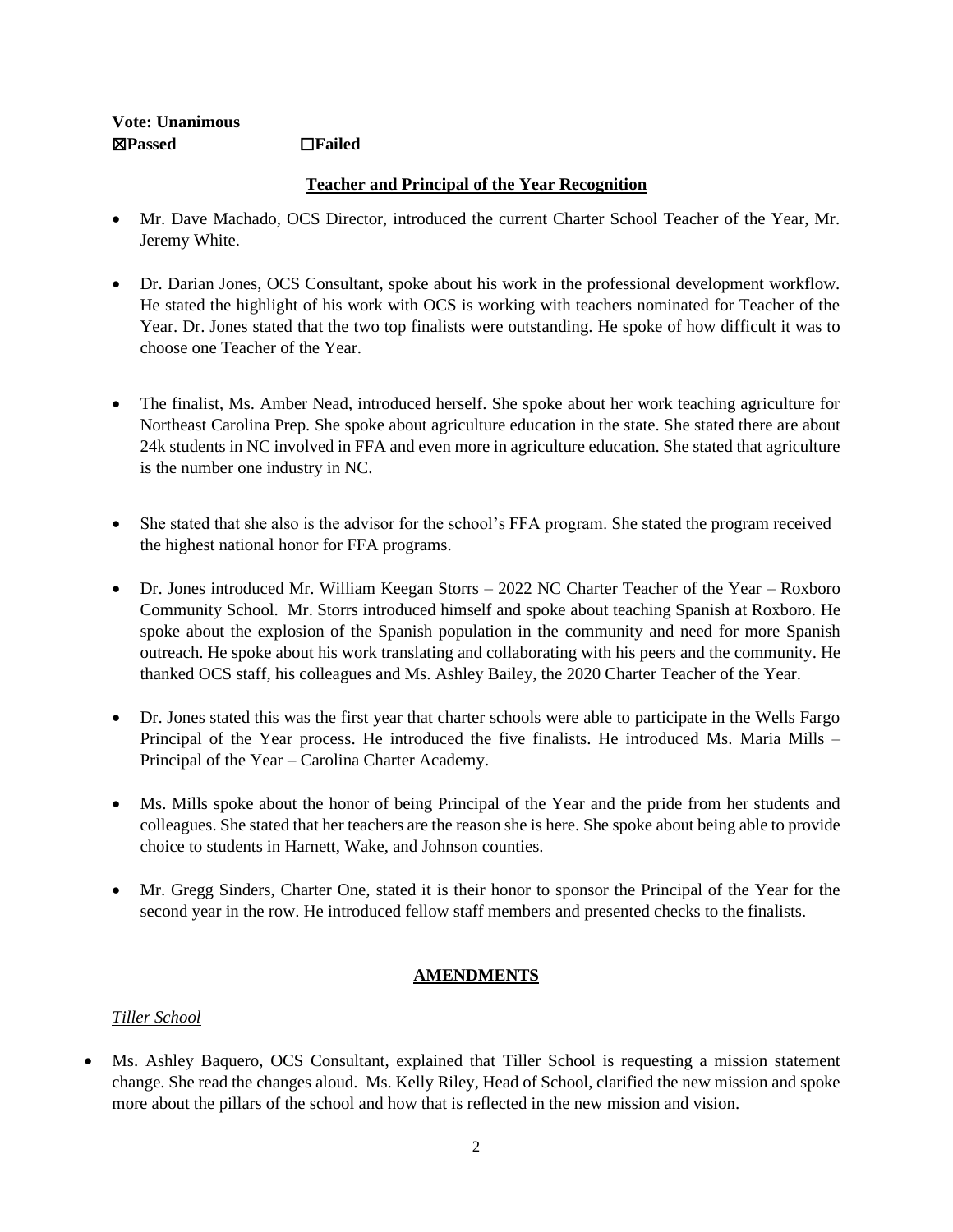**Motion: Motion to approve the Tiller School's mission change request. Motion: Bruce Friend Second: Lynn Kroeger Vote: Unanimous**  ☒**Passed** ☐**Failed** 

### *Sugar Creek Charter School*

Ms. Baquero explained that Sugar Creek Charter School is requesting to implement a weighted lottery. She stated the school serves K-12 students in Charlotte and has operated for 23 years. She stated the school serves 92% economically disadvantaged students (EDS) and has set a goal to enroll more English Language Learners (ELL). She spoke about expansion of services to meet the needs of greater ELL students including staffing, bus routes, and outreach.

**Motion: Motion to approve Sugar Creek Charter School's request to implement a weighted lottery. Motion: Lynn Kroeger Second: John Eldridge Vote: Unanimous**  ☒**Passed** ☐**Failed** 

### *Thomas Jefferson Classical Academy*

• Ms. Baquero explained that Thomas Jefferson Classical Academy is requesting to implement a weighted lottery. She stated the school serves K-12 students in Rutherford County and has operated for 23 years. She stated the school serves 19% economically disadvantaged students (EDS) and has set a goal to enroll 38% EDS by the 2025 school year. She spoke about expansion of services to meet the needs of greater EDS students including staffing, bus routes, and outreach.

**Motion: Motion to approve Thomas Jefferson Classical Academy's request to implement a weighted lottery. Motion: Bruce Friend**

**Second: Lynn Kroeger Vote: Unanimous**  ☒**Passed** ☐**Failed** 

## **2021 CHARTER SCHOOL APPLICATIONS**

|                 | <b>Interview Time</b>   Committee (Lead) | <b>Applicant Name</b> | <b>Applicant Type</b> |
|-----------------|------------------------------------------|-----------------------|-----------------------|
| $10:15 - 11:05$ | Policy (CT)                              | Nalanda Academy       | Standard              |

• Ms. Melanie Rackley, OCS Consultant, presented the application interview reminders to the CSAB. She explained the second round process and stated that the remaining applications today were all second round interviews.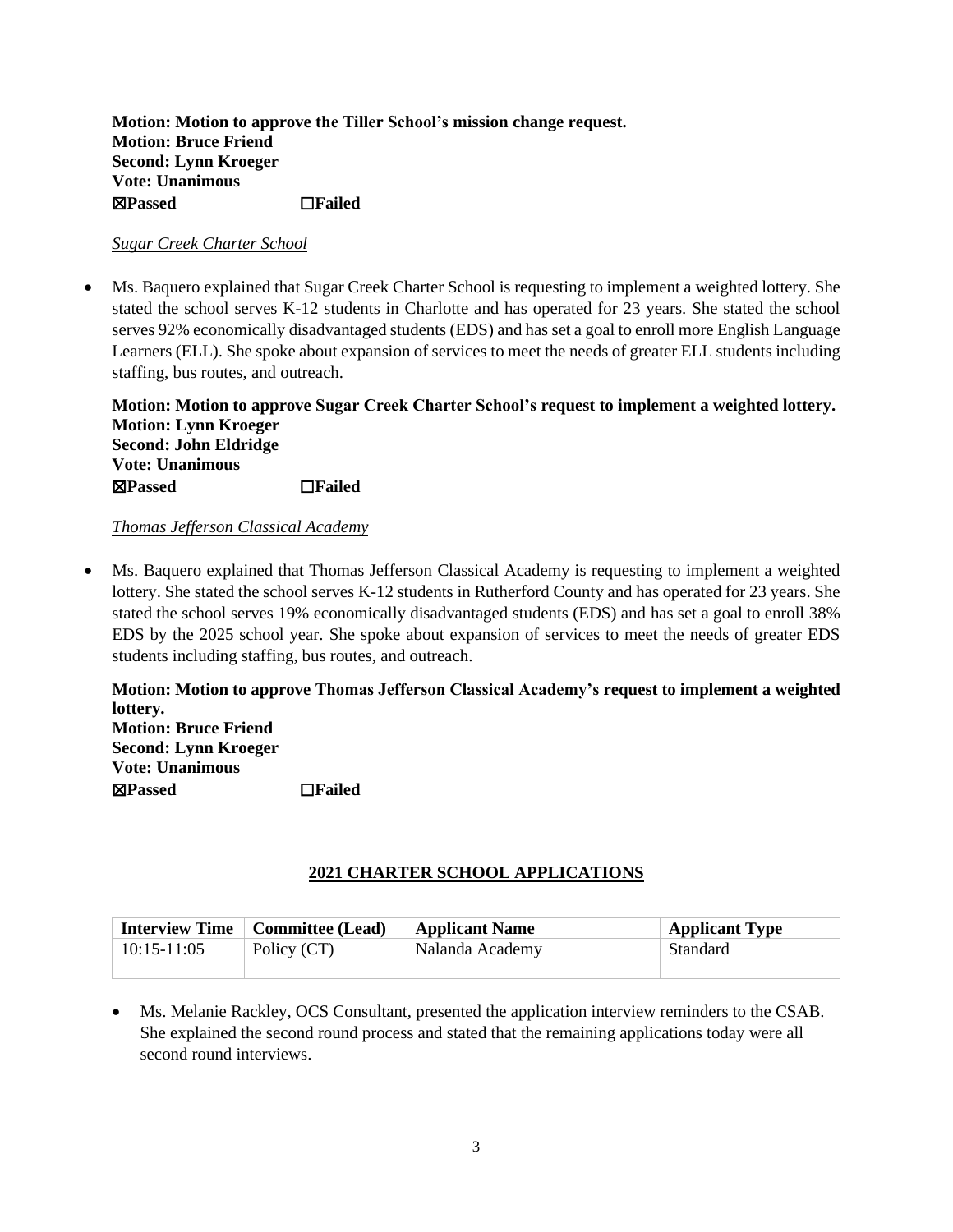- Ms. Rackley gave the applicant introduction. The applicant proposes a K-8 charter school in Wake County. She stated the school will open as K-2 and at capacity at year five with 346 students. She stated the school will use lunch vendors, transportation, and will use a weighted lottery. She stated there was an LEA impact statement submitted. She stated this is not a repeat applicant and is not using an EMO/CMO.
- Mr. Sandeep Aggarwal gave the board's opening statement. He stated the board is committed to reaching out to all students – different economic and ethnic backgrounds. He spoke about the board's diversity and capacity. He stated there are three members from the world of education, but however, they are committed to bring more racial diversity. He stated there is a new female Caucasian board member. He stated STEM and mindfulness will be components of the school. He stated that mindfulness is a means to the end and is scientifically backed. He gave an example of how it can be integrated into the classroom including with short breaks for breathing and counting between periods.
- He continued that there was a misconception about the time taken to use mindfulness. He stated that there are only 25 minutes used for mindfulness. He stated there was also a misconception about the languages and will offer multiple languages including Spanish through electives. He stated the board wants to do what charter schools were intended to do by bringing an innovation, academically successful program. He stated the board is supported by Sallie B. Howard's administration and a letter of support can be obtained if necessary.
- Ms. Parlér would like clarification about the EOGs and EOCs.
- Mr. Stoops would like more information about the number of language offerings.
- Ms. Turner stated she feels like the STEM answer was clarifying, but the answers were not clear regarding the amount of time utilized for direct mindfulness instruction.
- Mr. Friend stated he still needs more information regarding the demand for this type of school. He would like more information about the people taking the survey. Ms. Turner agreed.
- Mr. Dewald Coetzer stated the school will absolutely participate in the state required assessments and will teach the standard course of study. He stated that the key with integrating mindfulness is to help students be present and less distracted. He stated mindfulness helps with student focus and regulation.
- Mr. Singh stated that the school would like to offer as many languages as possible based on the interests of the students. He stated in the early years, the school may only offer two, due to budgetary constraints but would like to expand as they progress.
- Mr. Singh gave a demographic breakdown of the interest meetings. He stated there were 84 participants and 81 were positive. He stated the demographics were 54% white, 19% Hispanic, 21% Asian, and 3% African American.
- Ms. Jois stated that mindfulness will not take over the academic program. She stated the 25 minutes of mindfulness will teach the why and how of mindfulness. She stated they will learn about calming the mind, focus, gratitude. She stated the 25 or 30 depends on whether it is elementary or middle school students. She stated the students will use games and activities to engage and help students learn.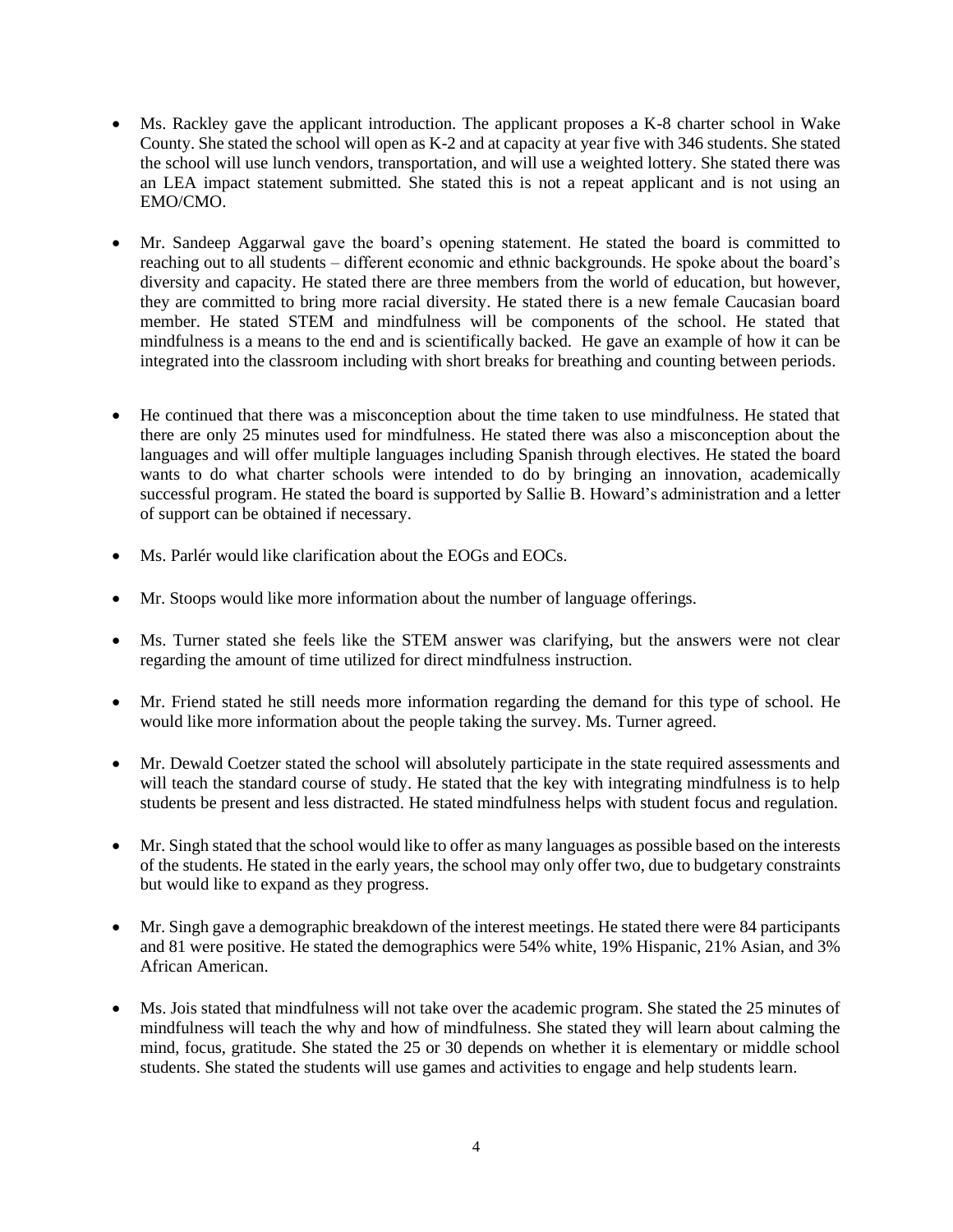- Mr. Friend asked how you take a teacher that has no background in mindfulness and teach that teacher to understand. Ms. Jois stated there will be a mindfulness and yoga coach to help bring awareness to teachers about how it works.
- Mr. Friend stated that he is still concerned about demand because the survey went to people that were already engaged in yoga and probably were aware of mindfulness already.
- Dr. Raj Polavaram, Board Chair, stated that this a big concern of the board, to bring the understanding of mindfulness to people that may not be familiar. He spoke about the benefits of the practice of mindfulness and integration into academics.
- Mr. Friend asked about grade levels. The board stated that the school will be K-8.
- Mr. Sanchez asked about staff recruitment and stated that salary levels are modest and professional development costs are low. He wants to know how the board thinks they will find this type of specific staff. Mr. Aggarwal stated the school will have in-house professional development through the use of its network including other charter schools and experts in the building.
- Mr. Sanchez asked about the proposed leader. Mr. Aggarwal stated no one on the board will take that position, but they are confident that there are leaders who are passionate about this concept and bringing something innovative to the community.
- Mr. Aggarwal stated that there were a variety of surveys given and spoke about working with the community to understand needs and familiarize people with mindfulness.
- Mr. Coetzer gave the closing statement for the board. He spoke about the board's belief in the greatness of children and the spoke about the importance of mental health supports for children. He stated he is a principal of a private Christian school, and he sees it with his students. He stated that academics will be at the core and that mindfulness will support the academic success of students. He stated the reason this board is here, all from other countries, is because of education. He stated he wants to make sure all kids can succeed. He stated the goal is to give a world of possibilities to students.
- Dr. Eldridge stated he is in a different place after reading the second round information and hearing from the board today. He spoke about how his own school uses mindfulness, even if it's not called that, to help students including things like breathing breaks. Ms. Kroeger stated she is in support of this as well and how important social emotional learning is right now.
- Ms. Parlér stated that she wishes the application would have encompassed everything seen today. Ms. Turner stated that no one knows if this will work, but if it does, it could be amazing. She stated she would encourage the board to be really diligent in making sure the outreach goes to communities that are not familiar with the concepts so the school population is diverse.
- Mr. Sanchez stated that he agrees and is happy there is at least an informal partnership with Sallie B. Howard, especially to be able to recruit staff and students.
- Mr. Friend stated that doing the work to make sure you are reaching a heterogenous population is the key and he feels better about how mindfulness is woven into the programming after hearing them today.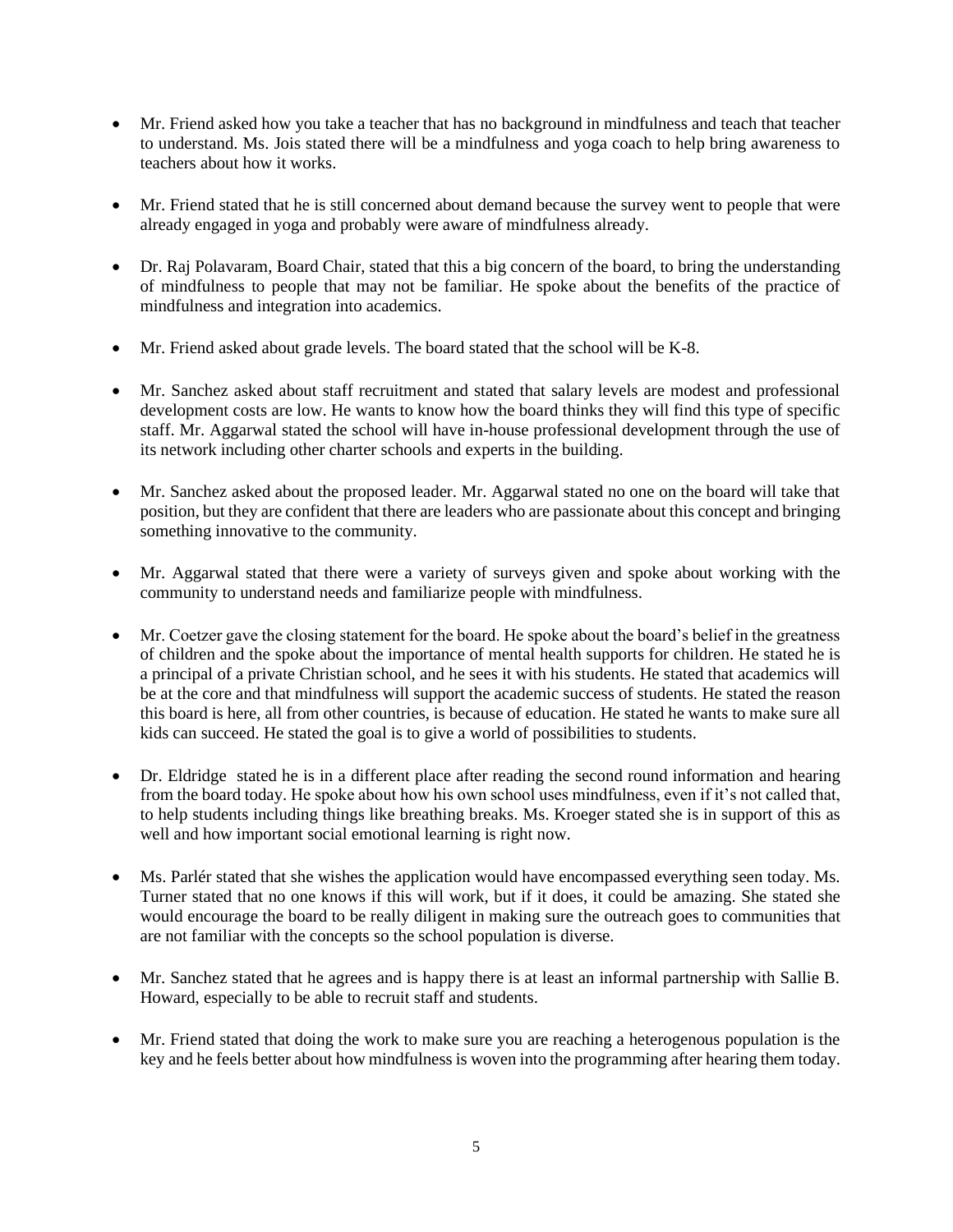**Motion: Recommend to SBE that Nalanda Academy be moved to Ready to Open status. Motion: Eric Sanchez Second: John Eldridge Vote: Unanimous**  ☒**Passed** ☐**Failed** 

|  | Great Opportunities and Boundless Innovations for Girls - GO BIG |
|--|------------------------------------------------------------------|
|--|------------------------------------------------------------------|

|               | <b>Interview Time</b>   Committee (Lead) | <b>Applicant Name</b>             | <b>Applicant Type</b> |
|---------------|------------------------------------------|-----------------------------------|-----------------------|
| $11:10-12:00$ | Performance (BF)                         | Great Opportunities and           | Standard              |
|               |                                          | Boundless Innovations for Girls - |                       |
|               |                                          | GO BIG                            |                       |

- Ms. Rackley gave the applicant introduction. The applicant proposes a K-8 charter school in Wake County. She stated the school will open as K-2 and at capacity at year five with 700 students. She stated the school will participate in the NSLP, transportation, and will use a weighted lottery. She stated there was no LEA impact statement submitted. She stated this is a repeat applicant and is not using an EMO/CMO.
- Ms. Turner has recused from discussion and voting.
- Ms. Pemberton and Ms. Howard gave the board's opening statement. The board presented data regarding science and math disadvantage for girls of color attending Charlotte schools in their target area.
- Ms. Kroeger stated the answers were very thorough, but she still has concerns about the extended day and professional development.
- Mr. Friend stated he is still concerned about the extended calendar and school day and the toll that takes on staff. Ms. Kroeger stated they are seeing so much burn out for teachers right now.
- Mr. Falkenbury asked for clarity on where the school would pull students from. Ms. Pemberton spoke about where students would draw from.
- Mr. Friend asked about staff recruitment and concerns about burn out. Ms. Pemberton stated that they already have staff interested in teaching at the school because they understand the mission and the need for this school.
- Mr. Sanchez asked what the board perceives as the social emotional needs of the students and gender specific curriculum and how does that inform staffing. Ms. Pemberton stated there is no gender specific curriculum that exists but there are models that work for educating girls in STEM. She stated one of those is single sex education because girls face gender stereotype and gender bias. She spoke about math and science self-concept. She spoke about her experience as an alumna of an all girls school.
- Ms. Matthews began the board's closing statement by expressing gratitude to CSAB. She stated they were asked to respond to four areas of concern coming into the second round. She spoke about recruitment data. She stated they shared the data showing girls consistently underperform in science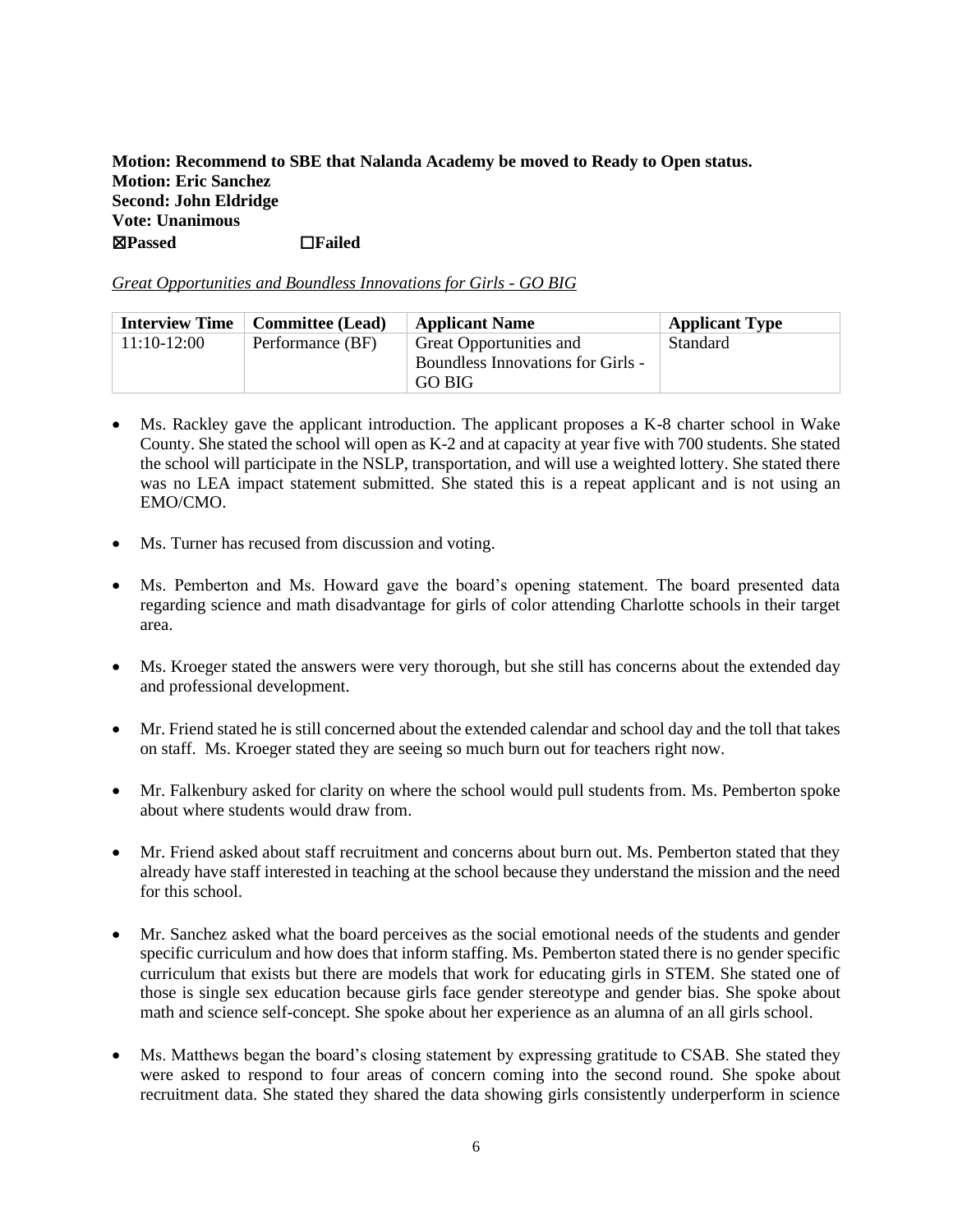and math in the target area. She spoke about educator evaluation and support. She stated the model is inspired by a boarding school model and there are educators willing to commit to that type of program. She stated the program is supported by the budget.

- Ms. Pemberton closed with a quote by Michelle Obama. She stated that no girl's race, gender, economic status, or zip code should determine the quality of school available. She spoke about the history of girls being underserved in STEM education. She stated Charlotte girls should be afforded quality of opportunity. She spoke about the passion of the board.
- Ms. Parlér stated she believes they are ready.
- Mr. Friend stated that his concern is about the extended day and the demand on the teachers. He also recognized he doesn't have the expertise to know about all-girls education and the challenges faced by girls in the classroom.
- Ms. Kroeger stated the board is strong and committed, but she has reservations about the budget, professional development, and extended days.
- Dr. Etheridge stated he doesn't have an idea of how the day would flow and wonders if some of the things currently in the schedule may be targeted, rather than offered every day, for example interventions and acceleration.
- Mr. Sanchez stated there is a lot to figure out. He stated that the question is if the CSAB believes the board can figure it out before opening. Mr. Sanchez stated he had hoped some of the answers were given more depth, but he believes the board, passion, and need are there.
- Dr. Bullard stated the need is there, but she hopes the board will consider the extended day concerns.

**Motion: Recommend to the SBE that GO BIG be moved to Ready to Open status. Motion: Hilda Parlér Second: Terry Stoops Vote: Unanimous**  ☒**Passed** ☐**Failed** 

## **DIRECTOR'S UPDATES**

- Mr. Machado gave an overview of the SBE approvals from last week's meeting including enrollment and expansion requests. He stated renewal recommendations were made and SBE will vote next month. He stated that Dr. Shaunda Cooper is leaving OCS and Ms. Claire Porter will lead renewals and RTO until a new staff member is brought onboard.
- Ms. Turner asked about compliance concerns that came out of the latest compliance meeting. Mr. Machado stated that our office can send minutes from those meetings to CSAB.
- Ms. Parlér asked about the renewal discussion. Mr. Machado stated that there were a few concerns about three-year renewals, but that it was explained that the only other option for those schools would be nonrenewal and they were not performing at a nonrenewal level.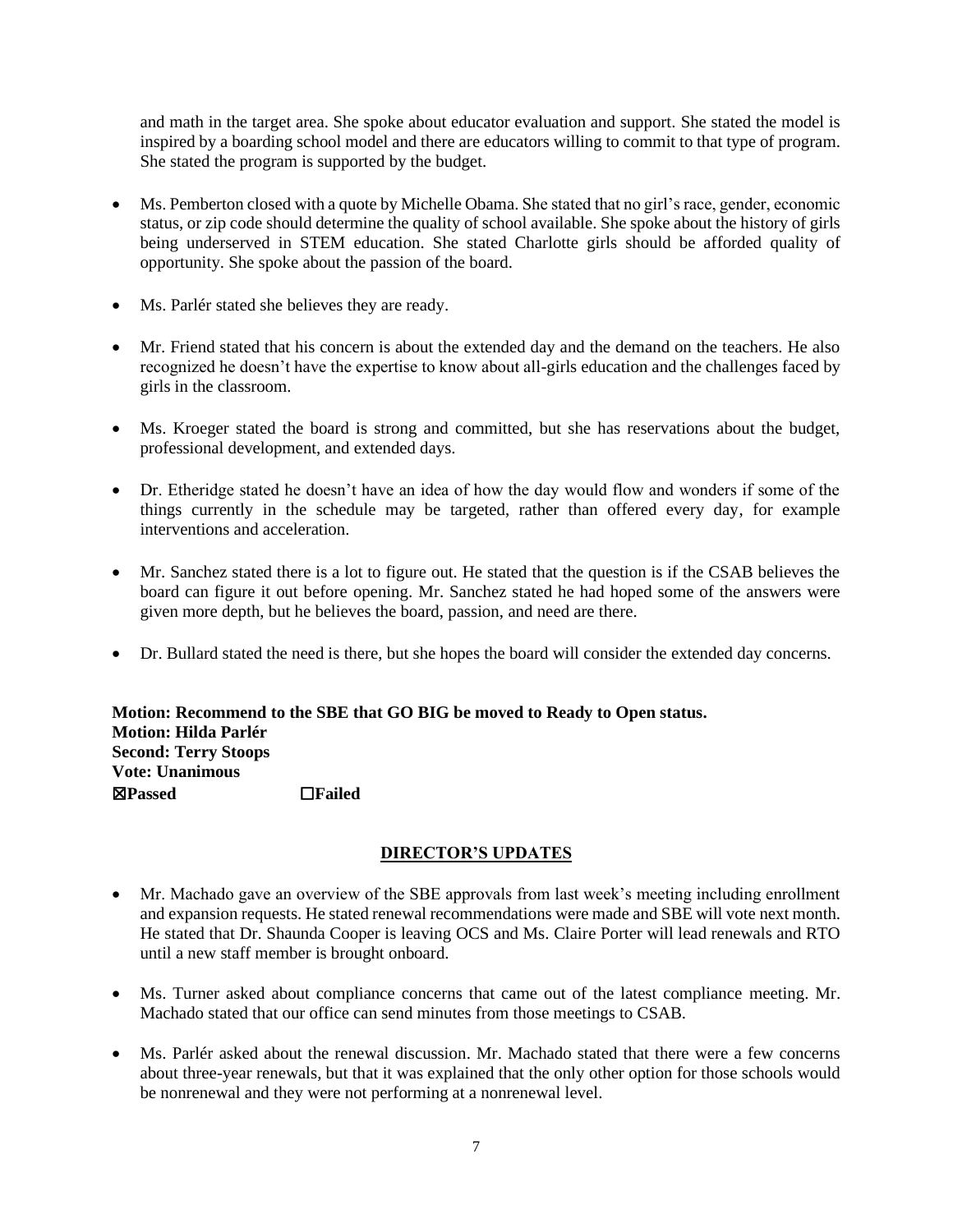\*\*CSAB adjourned for lunch at 11:30.

| <b>Interview Time</b> | <b>Committee</b> (Lead) | <b>Applicant Name</b>                      | <b>Applicant Type</b> |
|-----------------------|-------------------------|--------------------------------------------|-----------------------|
| $1:00-1:50$           | Policy (LK)             | <b>Honor Preparatory Charter</b><br>School | Standard              |

- Ms. Rackley gave the applicant introduction. The applicant proposes a K-5 charter school in Mecklenburg County. She stated the school will open as K-1 and at capacity at year five with 549 students. She stated the school will participate in the NSLP, transportation, and will use a weighted lottery. She stated there was no LEA impact statement submitted. She stated this is not a repeat applicant and is not using an EMO/CMO.
- Mr. Barnhardt gave the board's opening statement. He stated the board has reflected after the first round and have taken time to highlight revisions they have made to be responsive and learn from the CSAB members.
- He continued that two of the board members have extensive language in dual language programming. He stated that two are directly connected through entrepreneurial endeavors focused on diversity and inclusion. Mr. Barnhardt continued that he has led schools with high minority populations. He spoke about plans for engagement over the ready to open process. He explained streamlining that took place on the website to allow dual language.
- Mr. Barnhardt stated that teacher pay was increased by \$2500. He stated that the school has secured 150k grant money for start-up. He also spoke about student interest. He spoke about the board's unwavering commitment to school diversity and community partners.
- Ms. Parlér asked whether the school will lease or purchase the facility. Ms. Kroeger stated typically we don't see reimbursement from NSLP in the budget, but she has noted the amount does not exceed surplus, but it will make the budget tighter.
- Mr. Friend asked why the board didn't make the counselor position full-time. Mr. Barnhardt stated that now that they have grant funding, they will certainly consider making that a full-time position.
- Mr. Barnhardt stated the facility will be a lease in the first few years with the goal of building or finding a more permanent facility going forward. Ms. Kroeger asked for class ratio information. Mr. Barnhardt stated there will be 32 students with two full-time teachers in each class for the full year.
- Dr. Eldridge asked if the school anticipates being Title I. Mr. Barnhardt stated yes, they believe so. Dr. Eldridge stated that may help support funding.
- Dr. Eldridge asked how they calculated EC funding. Mr. Barnhardt stated they looked at trends in the local schools and anticipated 9% EC students. Ms. Turner stated that is very high for K-1 because most would not be identified by that time. Ms. Turner stated Sugar Creek takes 120 new kindergarteners each year and they only have about 2-3 come in with IEPs and then a few added with speech only services. Mr. Barnhardt stated they will need to look at that and recalibrate expectations.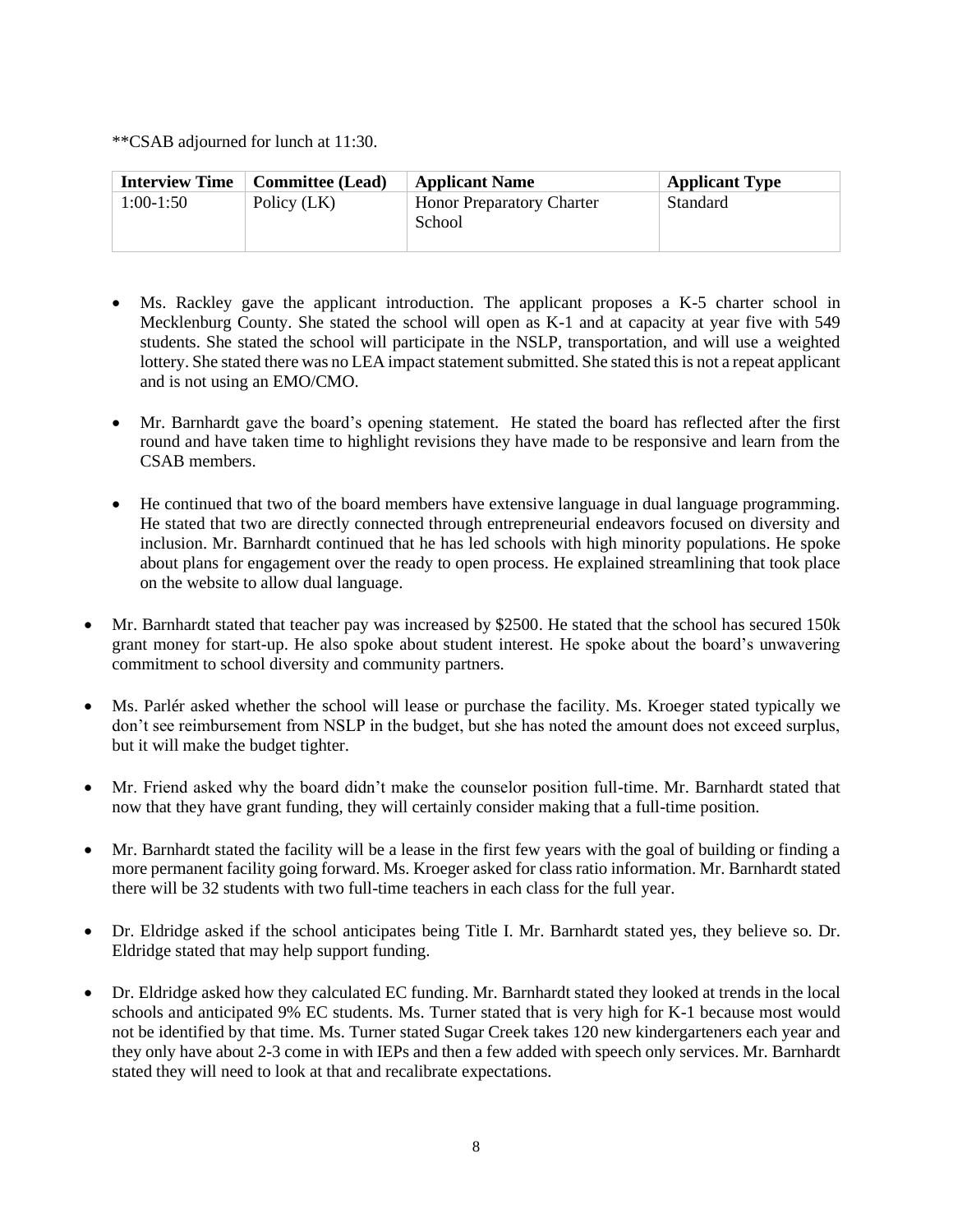- Ms. Gina Esquivel gave the board's closing statement and spoke about the need for a dual language program in the area. She spoke about soft skills and the commitment to the whole child and intersectionality.
- Ms. Kroeger stated she felt confident in the responses today, and her concern would be the need and demand for this type of program.
- Dr. Eldridge stated there is more work that needs to take place with the budget because it is very tight. He stated he appreciates they have obtained grant money but there are other areas that they will have to consider in funding. He stated he still feels this is a great concept with a passionate board, but the enrollment is so small they will need to be very careful with funding.
- Mr. Sanchez asked if Mr. Barnhardt participated in the Building Excellent Schools (BES) program. Mr. Barnhardt stated yes, he is in the second year of that program. Dr. Eldridge asked if the grant money is for specific use. Mr. Barnhardt stated for planning and implementation.

**Motion: Recommend to the SBE that Honor Preparatory Charter School be moved to Ready to Open status. Motion: John Eldridge Second: Lynn Kroeger Vote: Unanimous (Todd Godbey no longer present)**  ☒**Passed** ☐**Failed** 

### **OFFICE OF LEARNING RECOVERY**

- Dr. Jeni Corn, Director of Research and Evaluation, gave a presentation on Learning Recovery Research.
- She stated that the mission of the Office of Learning and Recovery (OLR) is to serve PSUs by providing the research and support needed to make evidence-based decisions to aid in recovery and accelerate learning for all students.
- She spoke about her team's next steps including gathering input and consensus on OLR research and evaluation priorities. She explained the draft Research and Evaluation Plan for Learning Recovery. She stated the purpose is to combat the impact of lost instructional time and accelerate learning for all students by evaluating the implementation and impact of the interventions sponsored by the OLR and support decision-making about continuation, expansion, and targeting of the programs. She continued they are also using research to identify, extend, scale, and sustain programs that demonstrate impact, and build a clearinghouse of NC Promising Practices.
- Dr. Corn outlined the plan's drivers including legislation and explained next steps and timelines. She explained the major research questions:
	- 1. Implementation: How were state-funded learning recovery and acceleration strategies implemented? What were the most promising local learning recovery and acceleration practices? What are the costs associated with the strategies?
	- 2. Impact: What were the near- and longer-term outcomes of the state and local learning recovery and acceleration strategies on students, educators, and families by subgroup and contextual variables?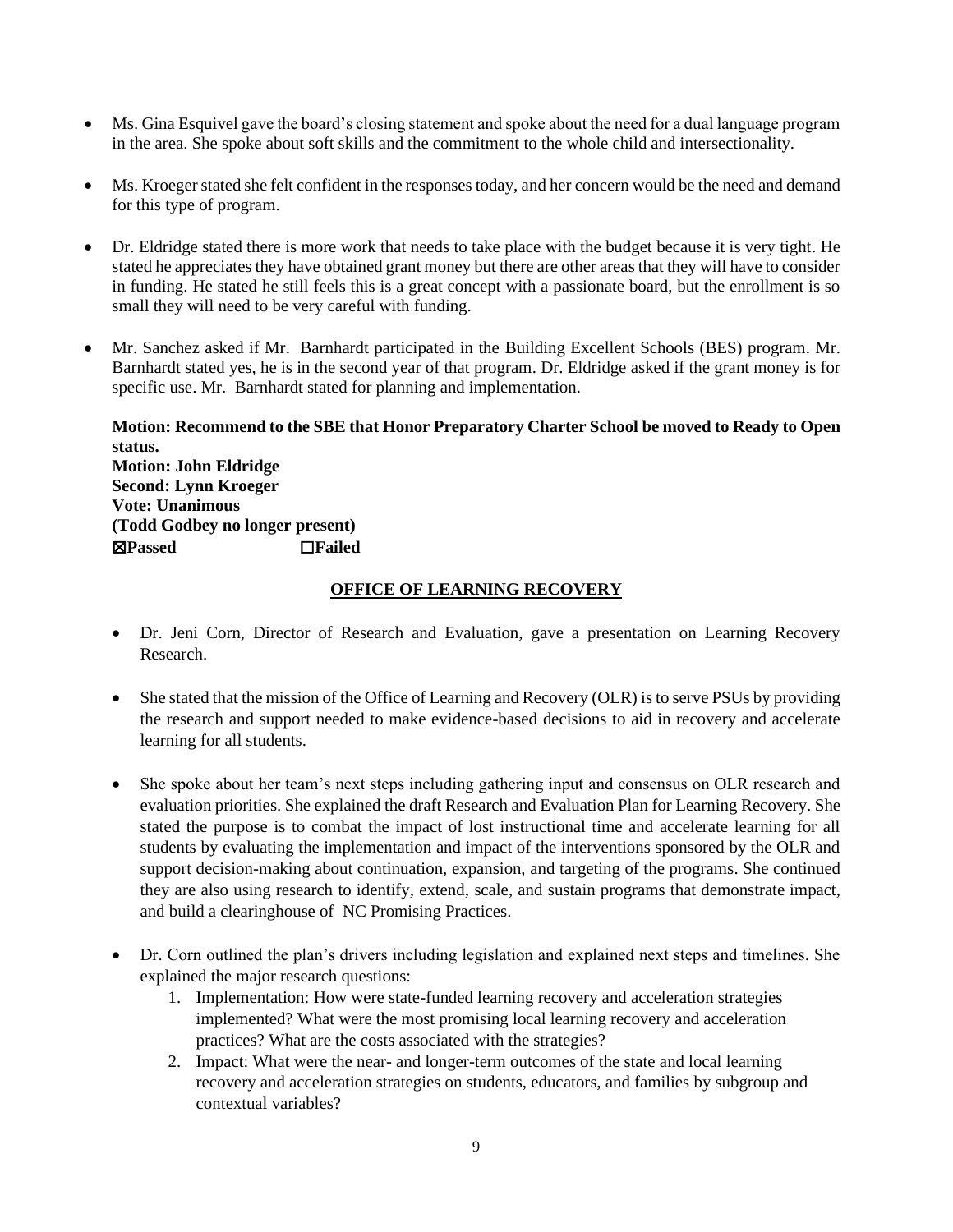- 3. Improvement: What strategies should be considered for continuation, expansion, and targeting of the programs? What is our ROI/Cost-Benefit?
- Dr. Eldridge stated he hopes the findings are shared with policy makers. He stated he hopes there is an advocacy for those working with students to understand how they money is impacting students. Dr. Corn stated yes, they are working to understand how decisions are made at the local level and what the impact of those decisions are for teachers and students. Dr. Eldridge spoke about schools not being able to pay for mental health services such as counselors.
- Mr. Sanchez asked for more information about next steps and possible recommendations. Dr. Corn stated she is thinking more of interventions, but you can't just use EVAAS data. Dr. Corn stated she believes the findings from this report will inform how the SAS EVAAS data team does its calculations. She stated it will need to readjust based on the recent data drops. Mr. Sanchez asked if subgroup data is a focus. Dr. Corn stated yes, as it relates to subgroups that are at high risk for loss during the pandemic.
- Ms. Parlér asked if this will go past the pandemic. Dr. Corn stated the funding now goes through 2024, so that remains to be seen.
- Mr. Stoops stated that an issue is that you can recommend to districts how to spend the money, but in the end there is only so much you can do to direct how the money is spent. Dr. Corn stated that she has worked for partnerships and building capacity so districts see us as resources and use research to guide decisions.

### **CLOSED SESSION**

**Motion: Move that CSAB go into closed session pursuant to NC General Statute section 143- 318.11(a)(3) to consult with our attorneys in order to preserve the attorney-client privilege between the attorneys and the public body. 2:04PM Motion: Lynn Kroeger Second: Hilda Parlér Vote: Unanimous**  ☒**Passed** ☐**Failed** 

**Motion: Move that CSAB leave closed session pursuant to NC General Statute section 143- 318.11(a)(3) and enter open session to adjourn. 3:23PM Motion: Hilda Parlér Second: Lynn Kroeger Vote: Unanimous**  ☒**Passed** ☐**Failed**